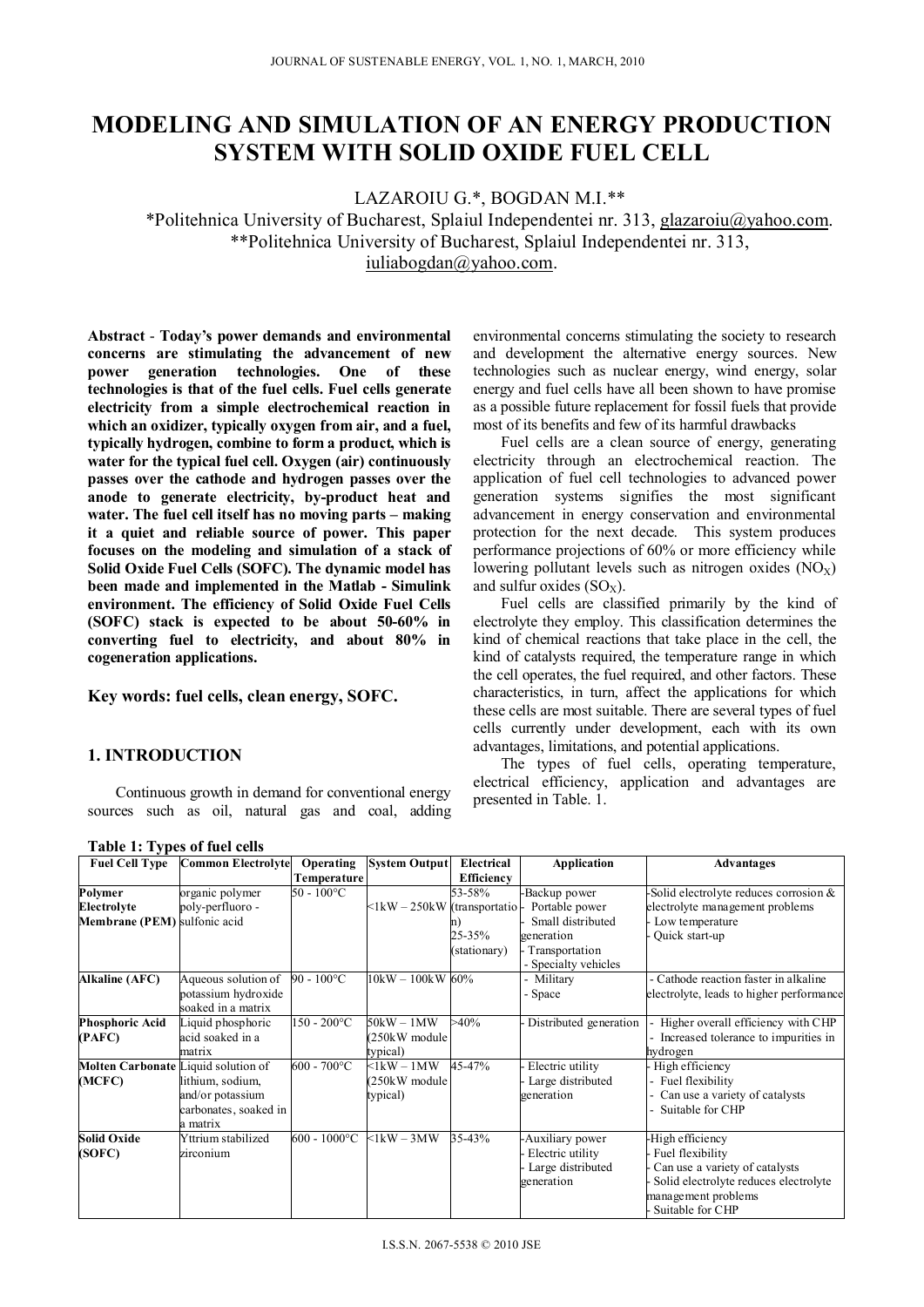Two types of fuel cells are mostly used for cogeneration: solid-oxide fuel cells (SOFC) and molten carbonate fuel cells (MCFC).

Solid oxide fuel cells (SOFC) are operating at high temperatures that make them well suited for cogeneration process, but influence the entire system due to their dynamic character.

The drawbacks of the SOFC are the costs and short life time, associated with its materials that must accomplish the requirements imposed by the high operating temperature.

The paper deals with the realization of accurate dynamic models of the hybrid system components in order to estimate the effect of the operating parameters on the characteristics of the SOFC, but also on the entire hybrid system. The components of the system will be presented in detail, together with the Simulink-Matlab diagram of the electro-thermal model of each of them.

# **2. SOLID OXIDE FUEL CELL**

To generate a substantial level of power the single cells must be bundled together into a stack. An interconnector is then used to connect a cathode of one cell to the anode of the next one. This results in an electrical series configuration, so that summing each cell's voltage is the stack voltage and each cell carries the same current. A second function of the interconnector is to keep the gaseous reactants separate and to direct their flow by the cells. A grooved design creating reactant stream flow channels is often used to accomplish this. The interconnect material varies amongst fuel cell manufacturers, but stainless steel is typical. The interconnectors add a substantial amount of mass and thermal capacitance to the stack. Therefore, they are an important factor in the thermal response of a stack.

Solid oxide fuel cells (SOFC) use a hard, non-porous ceramic compound as the electrolyte. Since the electrolyte is a solid, construction of the solid oxide fuel cell does not have to be in the plate-like configuration typical of other fuel cell types. It is expected that solid oxide fuel cell efficiency at converting fuel to electricity is between 50 and 60 percent. In co-generation or combined heat and power (CHP), applications where the waste heat is captured and utilized, the overall system fuel use efficiencies can reach 80-85%.

Solid oxide fuel cells (SOFC) have become very important due to their main advantages: high operating temperature (600-1000ºC) and high efficiency. The high operating temperature allows the internal reforming and can be used in a cogeneration system with a gas turbine. The CH4 that has not entirely reacted in the fuel cell is burned in a combustor and the exhaust gases are expanded in the gas turbine.

The electrochemical reactions inside the fuel cell are  $[1]$ :

Anode 
$$
\frac{H_2 + O^{2-} \to H_2O + 2e^-}{CO + O^{2-} \to CO_2 + 2e^-}
$$
 (1)

Cathode 
$$
\frac{1}{2}O_2 + 2e^- \rightarrow O^{2-}
$$
 (2)

Global reaction 
$$
H_2 + \frac{1}{2}O_2 \rightarrow H_2O + Heat + Electricity
$$
 (3)

The structure of a solid oxide fuel cell is presented in Figure 1.



**Fig. 1. Solid Oxide Fuel Cell** 

The SOFC fuel cell in case operates with CH<sub>4</sub> reformed inside the fuel stack thanks to the very high temperature conditions. The steam reforming equation and the water-gas shift equation occur at high temperature to produce  $H_2$  that reacts at anode.

Steam

reforming 
$$
CH_4 + H_2O \rightarrow 3H_2 + CO
$$
 (4)  
equation

Water-gas

Water-gas  
shift reaction 
$$
CO + H_2O \xrightarrow{X} H_2 + CO_2
$$
 (5)

The composition of the exhaust gases from the fuel cell without considering equation (5) would not be the true exhaust composition.

The CO shift equilibrium is applied to the resulting gas composition and the equilibrium constant, function of the molar concentrations and depending on the fuel cell outlet temperature, is:

$$
K = \frac{\left[H_2 + x\right] \cdot \left[CO_2 + x\right]}{\left[CO - x\right] \cdot \left[H_2O - x\right]}
$$

Knowing the equilibrium constant *K*, the extent of the reaction in the forward direction *x* is calculated and the moles of every product, accounting the water gas shift equilibrium, are determined. The resulted effluent gases are expanded in the bottoming cycle gas turbine.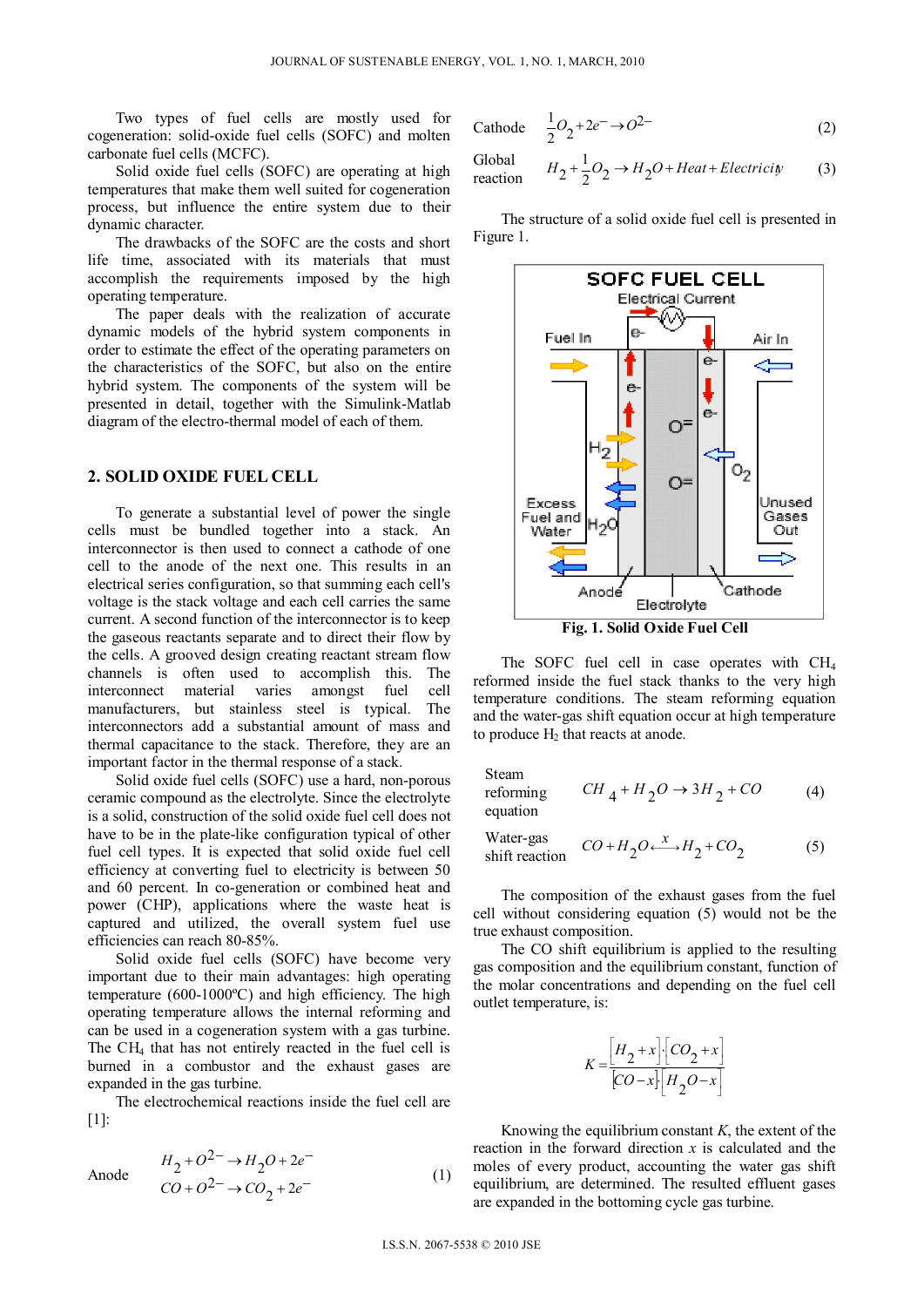The electrochemical model of the fuel cell is based on the material balance equation. The variation of the concentration for each reactant and product reaction can be written as function of the input, output and the reaction molar flows and partial pressures, according to the following equation (considering for example the hydrogen) [2], [3]:

$$
\frac{\mathrm{d}}{\mathrm{d}t}P_{H_2} = \frac{R \cdot T}{V_{an}} \left( q_{H_2}^{in} - q_{H_2}^{out} - q_{H_2}^{react} \right) \tag{6}
$$

where  $p_{H_2}$  is the partial pressure of the hydrogen,  $q_{H_2}^{in}$ is the inlet flow [kmol/s],  $q_{H_2}^{out}$  is the outlet flow [kmol/s] and  $q_{H_2}^{react}$ is the hydrogen flow that reacts [kmol/s].

For an orifice that is choked, it can be considered that molar flow of any gas is proportional to its partial pressure inside the channel, according to the expressions:

$$
\frac{q_{H_2}}{p_{H_2}} = K_{H_2}
$$
\n(7)

$$
\frac{q_{H_2O}}{p_{H_2O}} = K_{H_2O}
$$
\n(8)

where  $q_{H_2}$  and  $q_{H_2}$  are the molar flows through the anode valve,  $p_{H_2}$  and  $p_{H_2}$  are the partial pressures,  $K_{H_2}$  and  $K_{H_2O}$ are valve molar constants.

The molar flow  $q_{H_2}^{react}$ can be calculated with:

$$
q_{H_2}^{react} = \frac{N \cdot I}{2 \cdot F} = 2 \cdot K_r \cdot I \tag{9}
$$

where  $K_r$  is a constant defined for modeling purposes [4], [5].

Replacing in equation (6) the output molar flow given by equation (7), the reaction molar flow given by equation (9) and applying the Laplace transformation, the partial pressure of hydrogen has the following expression:

$$
p_{H_2} = \frac{1/K_{H_2}}{1 + \tau_{H_2} \cdot s} \left( q_{H_2}^{in} - 2 \cdot K_r \cdot I \right)
$$
  

$$
\tau_{H_2} = \frac{V_{an}}{K_{H_2} \cdot R \cdot T}
$$
 (10)

where  $\tau_H$ , expressed in seconds, is the value of the system pole associated with the hydrogen flow.

Similar expressions can be written also for  $H_2O$  and  $O_2$ . For the case of  $O_2$  the partial pressure is given by:

$$
p_{O_2} = \frac{1/K_{O_2}}{1 + \tau_{O_2} \cdot s} \left( q_{O_2}^{in} - K_r \cdot I \right)
$$
 (11)

Applying Nernst's equation and considering the Ohmic losses associated with the fuel cell, the output voltage of the stack is:

$$
V = N \cdot \left( E_0 + \frac{R \cdot T}{2 \cdot F} \ln \frac{P_{H_2} \cdot p_{O_2}^{0.5}}{P_{H_2} O} \right) - r \cdot I \tag{12}
$$

where  $E_0$  is the standard reversible cell potential and  $r = 0.126 \Omega$  is the resistance associated with the Ohmic losses.

# **3. COMPRESSOR DYNAMIC MODEL**

In the hybrid system, the compressor supplies the air containing the oxygen needed for the cathode of the fuel cell. The equations that model the compressor are based on the perfect gas equation and polytrophic transformations.

For the compressor, the equation that gives the flow through a nozzle for a uniform polytrophic compression is, [6]:

$$
q_{\text{air}} = A_{\text{CO}} \cdot \frac{p_{\text{i}}}{\sqrt{R_a \cdot T_i}} \cdot \frac{}{\left(\frac{p_{\text{e}}}{n_a - 1}\right)^{\frac{2}{m_a}} \left(\frac{p_{\text{e}}}{p_{\text{i}}}\right)^{\frac{2}{m_a} - \left(\frac{p_{\text{e}}}{p_{\text{i}}}\right)^{\frac{m_a + 1}{m_a}} \left(\frac{1}{p_{\text{i}}}\right)^{\frac{1}{m_a}}} \tag{13}
$$

where  $A_{C0}$  [m<sup>2</sup>] is the compressor exit area,  $\eta_{\infty C}$  compressor polytrophic efficiency, *Ra* [J/kg∙K] - air gas constant,  $m_a = \frac{\gamma_a}{\gamma_a - \eta_{\infty C} \cdot (\gamma_a - 1)}$  - the polytrophic exponent,  $\gamma_a = \frac{c_{pa}}{c_{va}}$  - ratio of air specific heats (constant).

The exhaust temperature of air can be obtained from:

$$
T_e = T_i \cdot \left(\frac{p_e}{p_i}\right)^{\gamma_a - 1} \tag{14}
$$

With the help of the above expressions, the perfect gas isentropic enthalpy can be written as:

$$
\Delta h_C = c_{pa} \cdot T_i \cdot \left( \left( \frac{p_e}{p_i} \right)^c \frac{R}{p_a} - 1 \right) = h_C(t_2) - h_C(t_1) \tag{15}
$$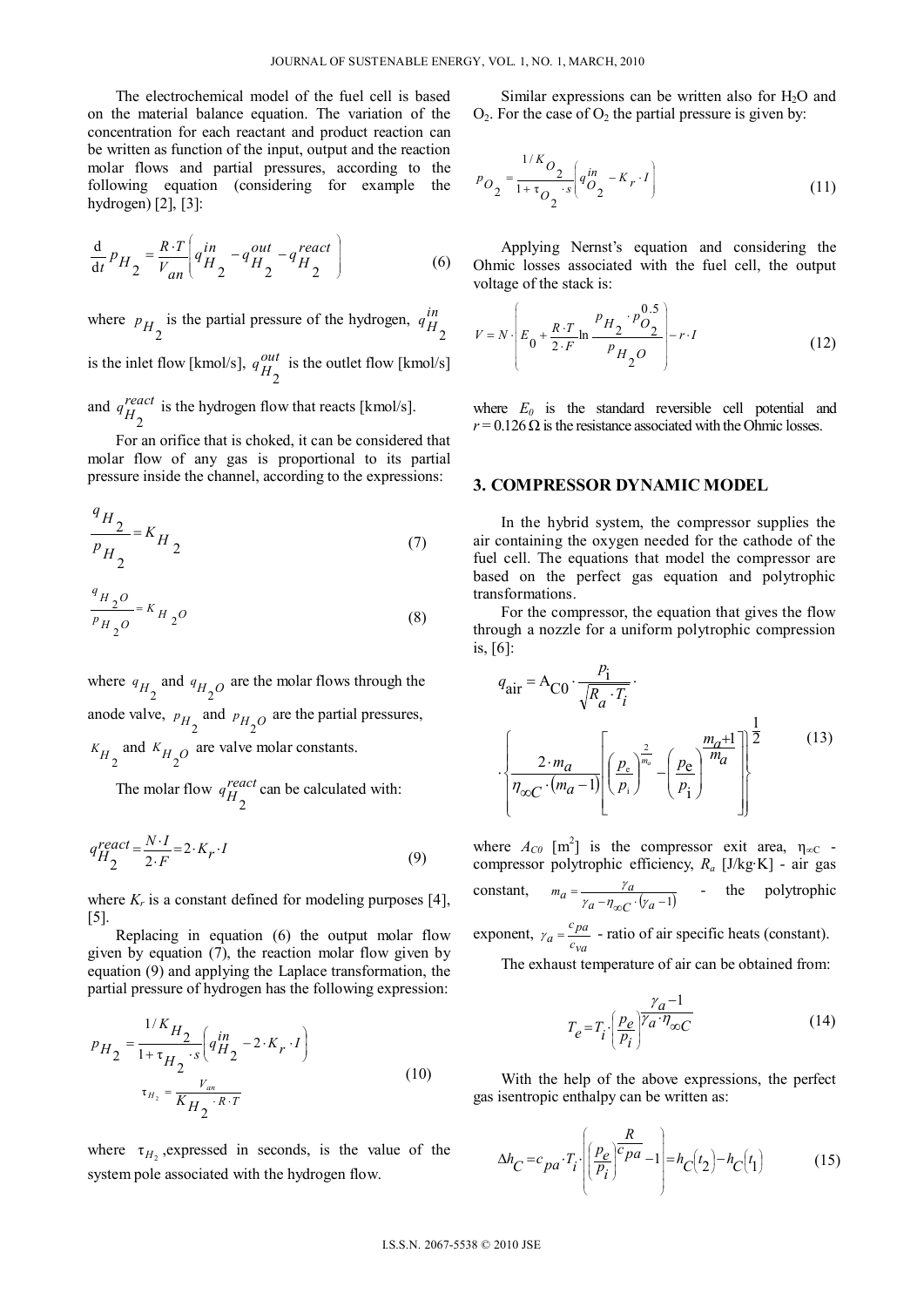where  $\Delta h_C$  [kJ/kg] is the isentropic enthalpy variation corresponding to a compression from  $p_i$  to  $p_e$ , and  $h_C(t_i)$ ,  $h_C(t_2)$  [kJ/kg] are the enthalpies of the exhaust air, respectively the inlet air.

The efficiency of the compressor is given by:

$$
\eta_C = \frac{1 - \left(\frac{p_e}{p_i}\right)^{\gamma} \frac{\gamma_a - 1}{\gamma_a}}{1 - \left(\frac{p_e}{p_i}\right)^{\gamma} \frac{\gamma_a - 1}{\gamma_a \cdot \eta_{\infty C}}}
$$
(16)

Knowing the air flow (13), the isentropic enthalpy (15) and the compressor efficiency (16), the electrical power consumed by the compressor is:

$$
P_C = \frac{q_{\text{air}} \cdot \Delta h_C}{\eta_C \cdot \eta_{trans}}\tag{17}
$$

where  $P_C$  [kW] is the compressor power consumption and  $\eta_{trans}$  is the transmission efficiency from turbine to compressor.

#### **4. GAS TURBINE DYNAMIC MODEL**

The exhausted un-reacted fuel of the fuel cell is combusted in the gas turbine, increasing in this way the electrical efficiencies and reducing the impact of the power plant on the environment.

Gas turbines used in hybrid systems together with SOFC are subject of many studies and output power of the entire system has continuously increased in the past years. Special care should be given to the operation parameters of the gas turbine that affect the dynamic behavior of the system. Thus, a suitable model of the gas turbine is very important in order to establish the optimal operation and control strategies of the hybrid system.

For a gas turbine, the flow equation that gives the stream through a nozzle for a uniform polytrophic expansion is [6]:

$$
q_{TG} = A_{TG0} \cdot \frac{p_i}{\sqrt{R_g \cdot T_i}}.
$$

$$
\cdot \left\{ \frac{2 \cdot m_{TG}}{\eta_{\infty TG} \cdot (m_{TG} - 1)} \left[ \left( \frac{p_e}{p_i} \right)^{\frac{2}{m_{TG}}} - \left( \frac{p_e}{p_i} \right)^{\frac{m_{TG} + 1}{m_{TG}}} \right] \right\}^{\frac{1}{2}}
$$
(18)

where  $q_{TG}$  [kg/s] is the inlet gas mass flow to the turbine,  $\eta_{\infty}$  - the gas turbine polytrophic efficiency,  $A_{TG0}$  [m<sup>2</sup>] turbine exit area; *Rg* [J/kg∙K] - combustion gases constant;

$$
m_{TG} = \frac{\gamma_g}{\gamma_g - \eta_{\infty TG} \cdot (\gamma_g - 1)}
$$
 - the combustion gases polytrophic

index,  $\eta_{\infty}$  - the turbine polytrophic efficiency,  $\gamma_g = \frac{c_{pg}}{c_{vg}}$  ratio of combustion gases specific heats.

The exhaust temperature of gases can be obtained from:

$$
T_e = T_i \left(\frac{p_e}{p_i}\right)^{\eta_\infty} T G \cdot \frac{\gamma_g - 1}{\gamma_g} \tag{19}
$$

The above expressions allow writing the perfect gas isentropic enthalpy change equation:

$$
\Delta h_{TG} = c_{pg} \cdot T_i \cdot \left( \left( \frac{R_g}{p_i} \right)^c \frac{R_g}{p_g} - 1 \right) = h_{TG} \left( t_2 \right) - h_{TG} \left( t_1 \right) \tag{20}
$$

where:  $\Delta h_{TG}$  [kJ/kg] is the isentropic enthalpy variation corresponding to an expansion from  $p_i$  to  $p_e$ , and  $h_{TG}(t_i)$ ,  $h_{TG}(t_2)$  [kJ/kg] are the enthalpies of the exhaust gases, respectively the inlet gases.

The efficiency of the gas turbine is defined by [7], [8], [9]:

$$
\eta_{TG} = \frac{1 - \left(\frac{p_e}{p_i}\right)^{\eta_{\infty}TG} \cdot \frac{\gamma_g - 1}{\gamma_g}}{1 - \left(\frac{p_e}{p_i}\right)^{\eta_{\infty}T} \gamma_g}
$$
(21)

The mechanical power delivered by the gas turbine depends on the isentropic enthalpy and efficiency by:

$$
P_{TG} = \eta_{TG} \cdot q_{TG} \cdot \Delta h_{TG} \tag{22}
$$

where:  $P_{TG}$  [kW] is the total mechanical power delivered by the gas turbine.

The mechanical power produced by the gas turbine that is delivered to the generators is:

$$
P_{mec} = P_{TG} - P_C \tag{23}
$$

#### **5. SYSTEM CONFIGURATION**

The system under study is illustrated in Figure 2. The fuel cells stack has a capacity of 220 kW, containing 2304 cells, and the electrical generation efficiency is 64% (AC / low heating value). The air is supplied to the compressor and the exhaust is preheated before being provided to the cathode of the fuel cell.

The heat exchangers increase the temperature of the natural gas before supplying it to the anode. Inside the fuel cell the  $CH<sub>4</sub>$  is internally reformed and the exhaust gases from the anode are burned together with additional fuel in the combustor.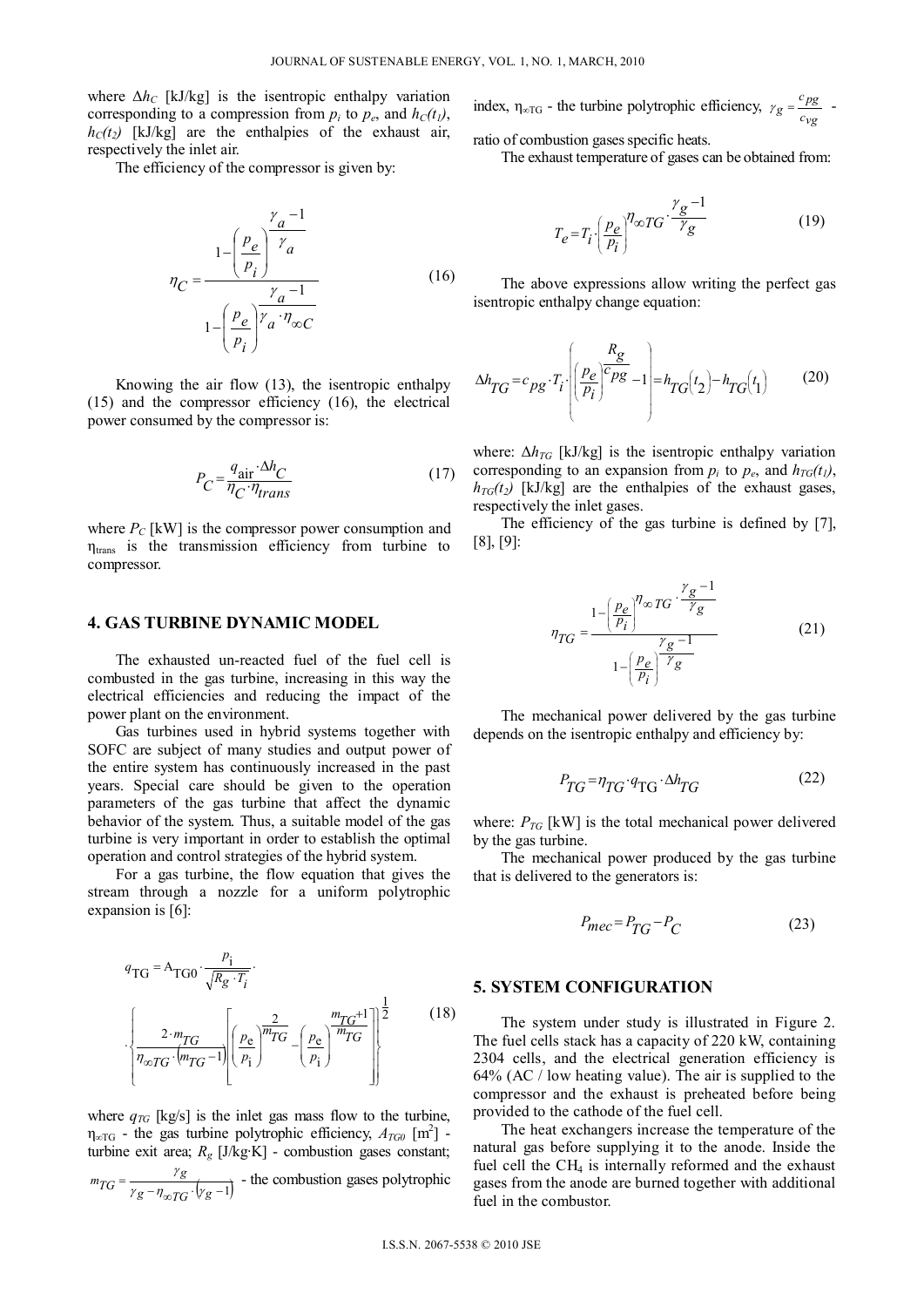The exhaust gases are than expanded in a gas turbine that delivers the mechanical power to the electric generator. The turbine exhaust gases are used, in a heat exchanger, to preheat the air exiting the compressor, the fuel supplied and water for district heating. The output DC power of the fuel cell is delivered to a generic load through an inverter.



**Fig. 2. System configuration layout** 

# **6. MATLAB – SIMULINK DYNAMIC MODELS**

The dynamic models of the components for the system configuration under study were implemented taking into consideration the electro-chemical, thermal and electrical operating equations.

The Matlab – Simulink model of the cathode processes of the SOFC represents the electrochemical equations associated to the cathode side of the fuel cell, delivering the masses of  $H<sub>2</sub>O$  (proportional with the humidification coefficient),  $N_2$  and  $O_2$ , and the partial pressure of  $O<sub>2</sub>$ . The inputs of the model are the electrical current, the excess air coefficient, the humidification coefficient, and the inlet air temperature and pressure.

The Matlab – Simulink model of the anode side of the fuel cell, implementing the processes associated with the fuel, delivers the flows of effluent of the reforming and water-gas shift reaction processes. The inputs of the model are the electrical current, the fuel utilization coefficient and the temperature of the inlet fuel. The effluent from the anode is combusted together with additional fuel and the high temperature exhaust gases are expanded in the gas turbine. The variation of electrical power generated by the SOFC stack is presented in Figure 3.

The Matlab – Simulink model of the compressor implements the equations  $(12) - (17)$ . The enthalpy is expressed by a third order degree polynomial function [6], [10]. The inputs of the model are the air temperature, pressure and flow rate. The outputs of the model are the exhaust air temperature, the mechanical power consumed, the heat, and the exhaust pressure.

The Matlab – Simulink model of the gas turbine deals with the equations  $(18) - (23)$ , where the inputs are the mass flows of the combustor exhaust gases, the

heat of the gases, and the pressure of the inlet turbine gases. As outputs, the temperature and pressure of the exhaust gases, the electrical power, and the produced heat were considered.



Figure 4 shows that, for a decrease of the current through the fuel cells from 438kA to 50kA (and in correspondence a decay of the current density), the cell voltage increases and the electric power (generated kW/inlet flow of fuel) is reduced.



**Fig. 4: Variation of the cell voltage for the fuel cell current step** 

In correspondence with the current decrease, the air utilization factor is reduced proportionally. The variations of the fuel cell current and of the air utilization factor allow controlling the power generated by the fuel cell.

In case of the SOFC inlet air flow reduction, simultaneously with the decrease of the fuel cell current, the exhaust temperature of the gas turbine connected to the fuel cell will increase. Hence, the temperature of the gases entering the heat exchangers will increase and in consequence warmer gases are delivered to the fuel cell. The variation of the temperature of the gases exhausted from the turbine is shown in Figure 5.